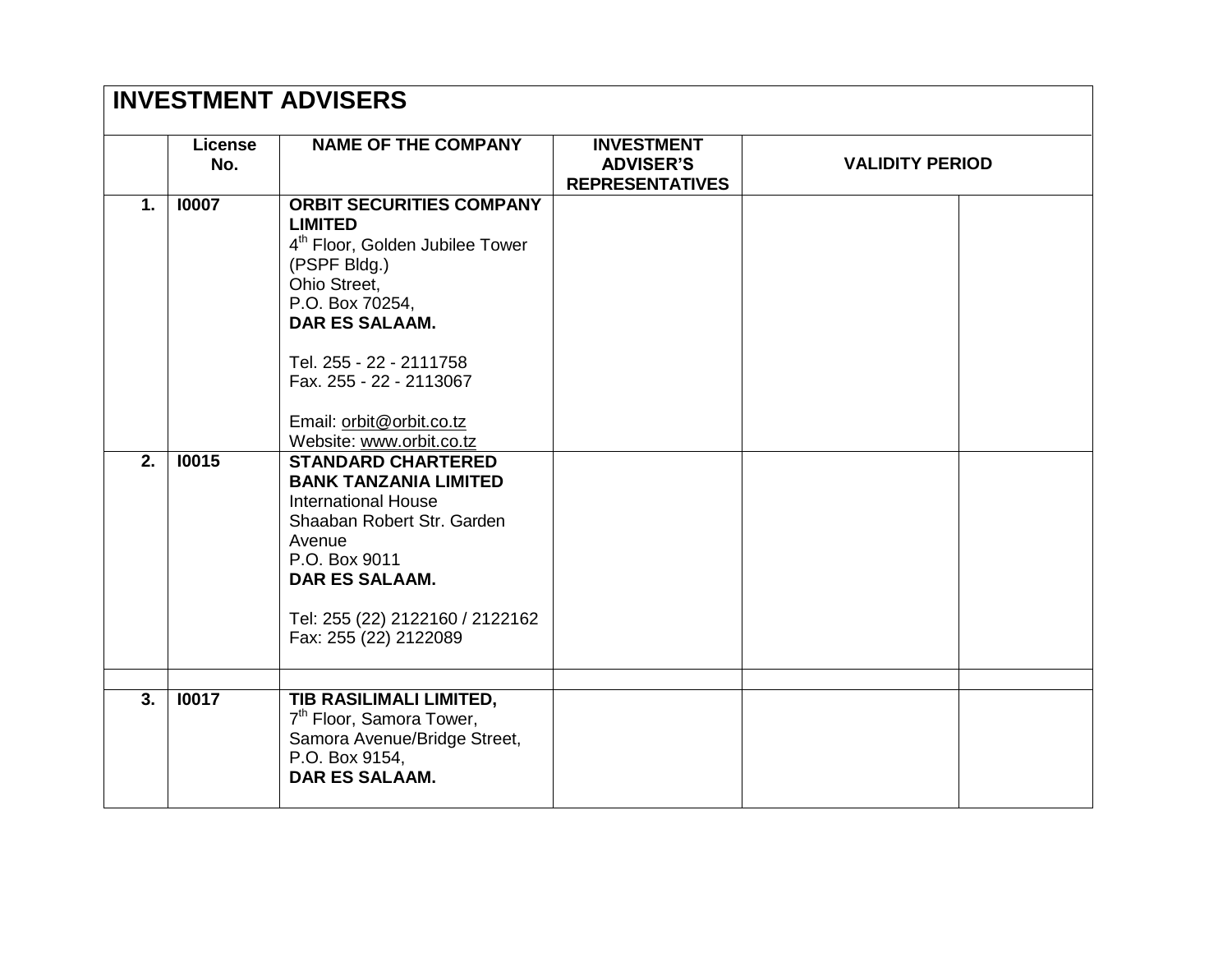|                  |       | Tel. 255 - 22 - 2111711/255 0744<br>777818<br>Fax. 255 - 22 - 2111711<br>Email: invest@rasilimali.tib.co.tz<br>www.tib.co.tz |  |  |
|------------------|-------|------------------------------------------------------------------------------------------------------------------------------|--|--|
|                  |       |                                                                                                                              |  |  |
| 4.               | 10018 | <b>CORE SECURITIES LIMITED</b><br>4 <sup>th</sup> Floor, Elite City Building<br>P.O. Box 76800,<br><b>DAR ES SALAAM.</b>     |  |  |
|                  |       | Tel. 255 - 22 - 2123103<br>Fax. 255 - 22 - 2122562                                                                           |  |  |
|                  |       | Email: info@coresecurities.co.tz<br>nkundeshoo@yahoo.com                                                                     |  |  |
|                  |       | Web:<br>http://www.coresecurities.co.tz                                                                                      |  |  |
| $\overline{5}$ . | 10025 | <b>SOLOMON STOCK BROKERS</b>                                                                                                 |  |  |
|                  |       | <b>LIMITED</b><br>PPF House, Ground Floor<br>Morogoro Rd./Samora Avenue<br>P.O. Box 77049<br><b>DAR ES SALAAM.</b>           |  |  |
|                  |       | Tel. 255 - 22 - 2124495/2112874<br>Fax. 255 - 22 - 213 1969                                                                  |  |  |
|                  |       | Email:<br>Solomonstockbrokersltd@gmail.c<br>om<br>Solomon@simbanet.net                                                       |  |  |
|                  |       |                                                                                                                              |  |  |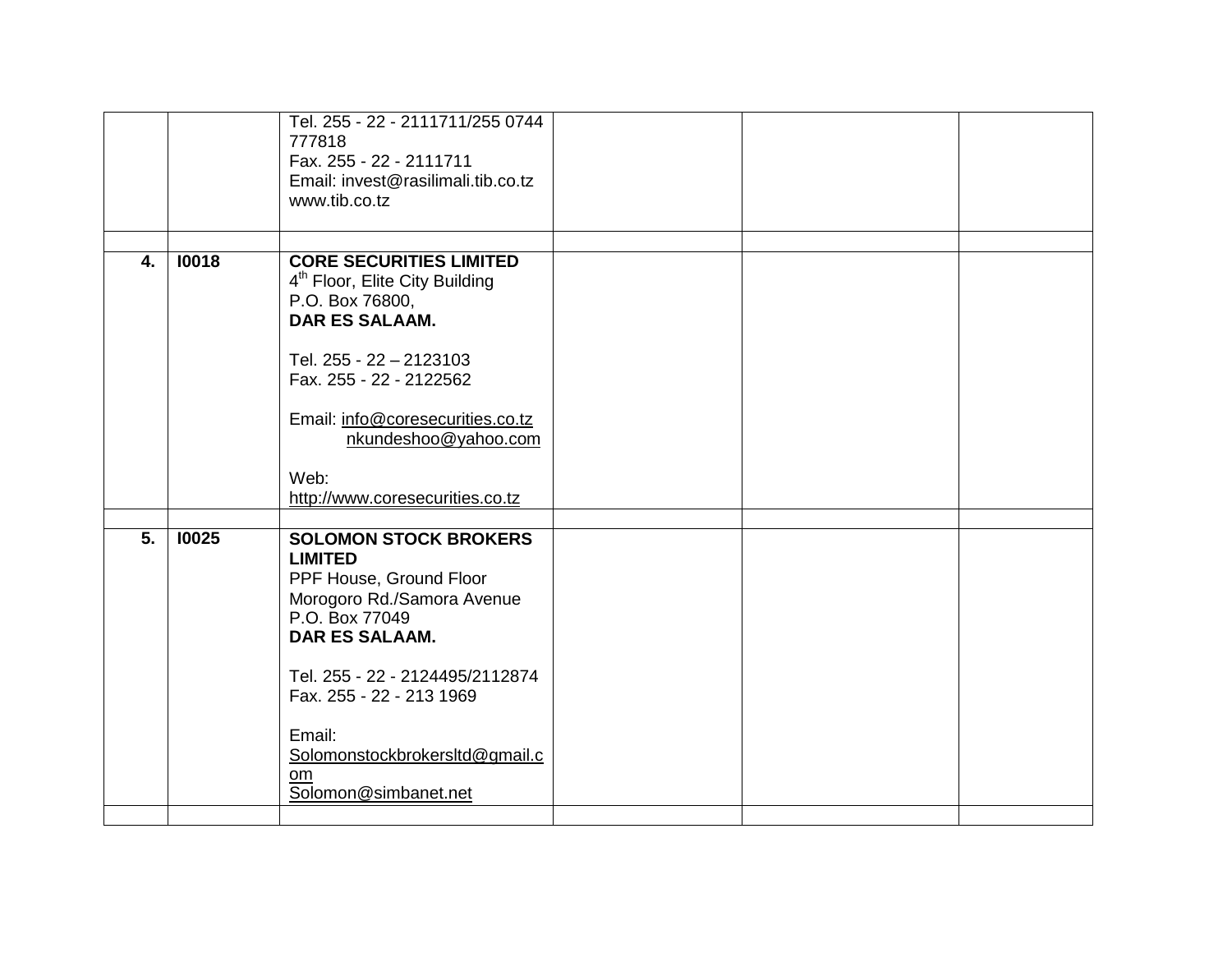| 6. | 10034 | <b>NATIONAL BANK OF</b><br><b>COMMERCE PLC.</b><br>Sokoine Drive & Azikiwe Street<br>P.O. Box 6826, Dar es Salaam,<br>Tanzania<br>Tel: +255 22 2199793, +255                                                                               |  |  |
|----|-------|--------------------------------------------------------------------------------------------------------------------------------------------------------------------------------------------------------------------------------------------|--|--|
|    |       | 768980191<br>Fax: +255 22 2112887/ 2113749<br>E:-Mail: contact.nbc@nbctz.com<br>Website: www.nbctz.com                                                                                                                                     |  |  |
|    |       |                                                                                                                                                                                                                                            |  |  |
| 7. | 10036 | <b>EQUITY FOR TANZANIA LTD.</b><br>(EFTA)<br>1 <sup>st</sup> Floor, New NSSF Building,<br>Agakhan Road,<br>P.O. Box 7293<br>Moshi.<br>Tel. +255 27 2750657                                                                                 |  |  |
| 8. | 10039 | <b>STANBIC BANK (T) LTD</b><br>Stanbic Centre, 99A Kinondoni<br>Road<br>P. O. Box 72647,<br><b>DAR ES SALAAM.</b><br>Tel: +255 22 266 6430/480<br>Direct line: +255 22 219 6467<br>Fax: +255 22 266 6301<br>Website: www.stanbicbank.co.tz |  |  |
|    |       |                                                                                                                                                                                                                                            |  |  |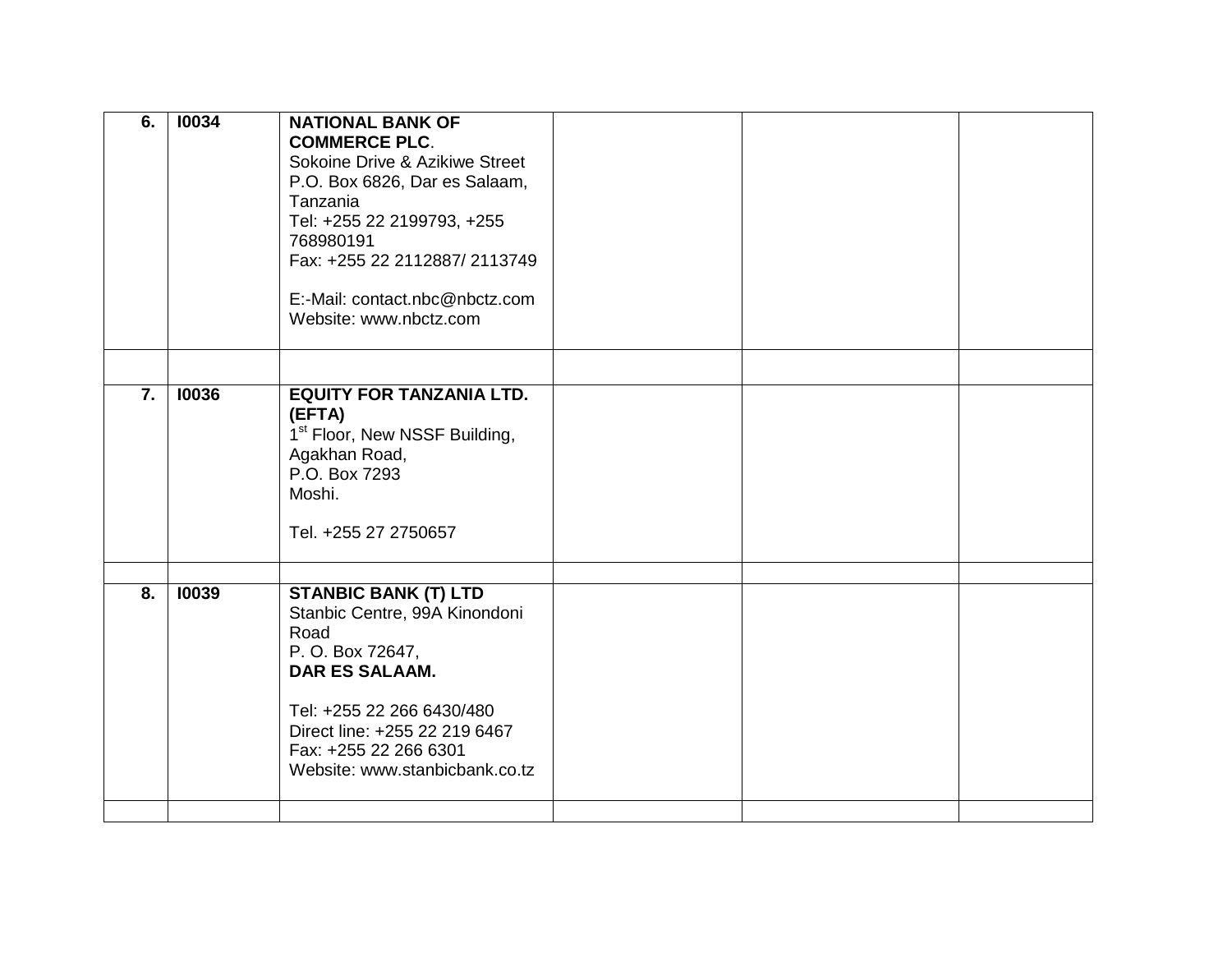| 10042 | <b>ZAN SECURITIES</b><br><b>Head Office</b><br>1 <sup>st</sup> Floor, Muzammil Centre,<br>Malawi Road,<br>PO Box 2138,<br>Zanzibar,<br>Tanzania<br>Tel: +255 24 223.8359<br>Fax: +255 24 223.8358<br>Branch:<br>Mezzanine Floor, Haidery Plaza,<br>Kisutu/Upanga Street,<br>PO Box 5366,<br><b>DAR ES SALAAM.</b><br>Tel: +255 22 212.6415<br>Fax: +255 22 212.6414<br>E-mail: info@zansec.com<br>Website: www.zansec.com |                          |  |
|-------|---------------------------------------------------------------------------------------------------------------------------------------------------------------------------------------------------------------------------------------------------------------------------------------------------------------------------------------------------------------------------------------------------------------------------|--------------------------|--|
|       |                                                                                                                                                                                                                                                                                                                                                                                                                           |                          |  |
|       | <b>REFINANCE COMPANY</b><br>15th Floor, Golden Jubilee<br>Tower,<br>P.O. Box 7539<br>DAR ES SALAAM.                                                                                                                                                                                                                                                                                                                       |                          |  |
|       | 10. 10053                                                                                                                                                                                                                                                                                                                                                                                                                 | <b>TANZANIA MORTGAGE</b> |  |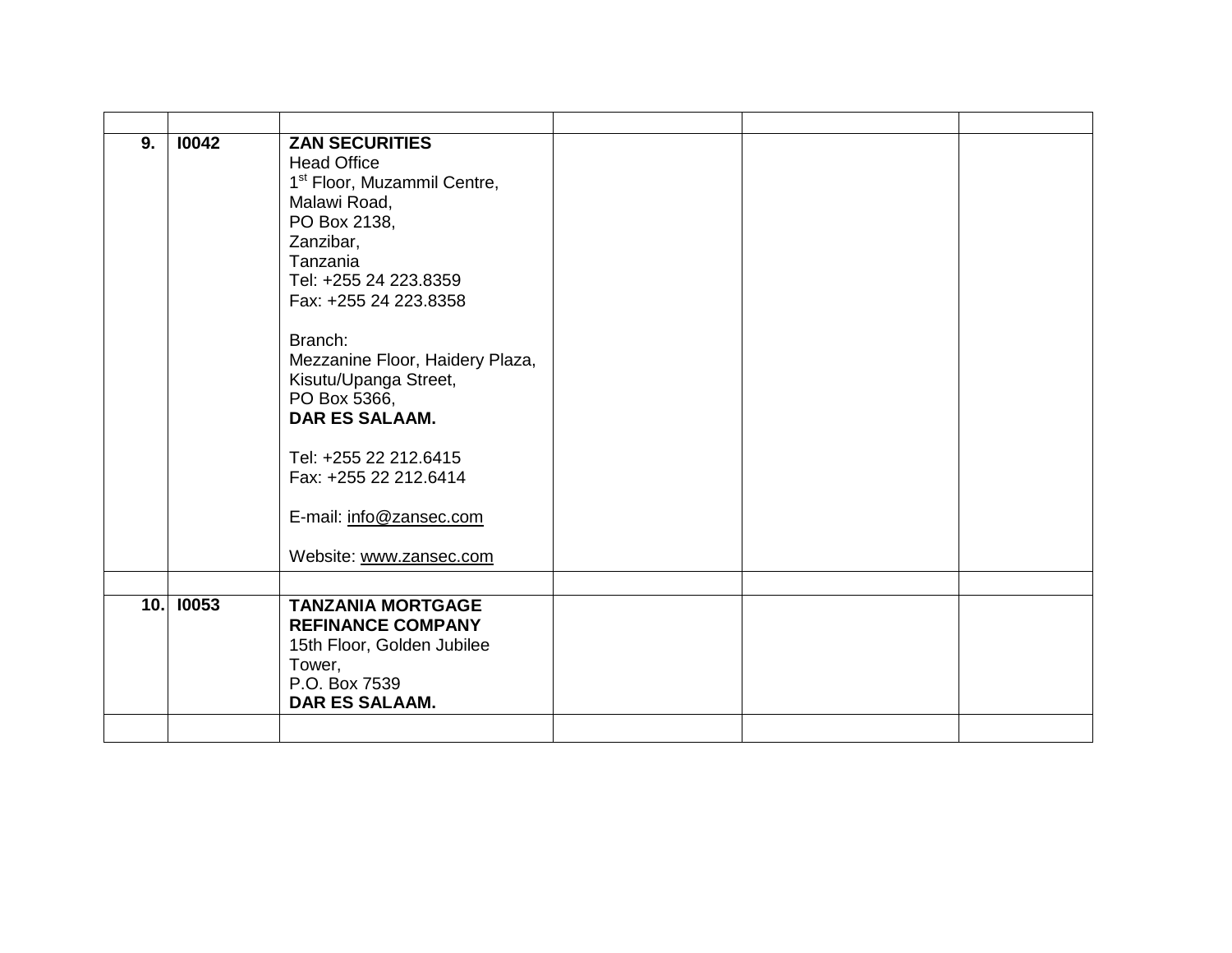| 11.1 | <b>10055</b> | <b>SMART STOCK BROKERS</b>                 |  |  |
|------|--------------|--------------------------------------------|--|--|
|      |              | <b>LIMITED</b>                             |  |  |
|      |              | 1 <sup>st</sup> Floor, Masdo House, Samora |  |  |
|      |              | Avenue,                                    |  |  |
|      |              | P.O. Box 105678,                           |  |  |
|      |              | <b>DAR ES SALAAM</b>                       |  |  |
|      |              |                                            |  |  |
|      |              | Phone: +255 22 2138607                     |  |  |
|      |              | Email: info@smartstockbrokers.co.tz        |  |  |
|      |              | Web: www.smartstockbrokers.co.tz           |  |  |
|      |              |                                            |  |  |
|      |              | <b>BRANCH:</b>                             |  |  |
|      |              |                                            |  |  |
|      |              | RETCO, MBALIZI ROAD,                       |  |  |
|      |              | P. O. Box 1203,                            |  |  |
|      |              | <b>MBEYA</b>                               |  |  |
|      |              |                                            |  |  |
|      |              |                                            |  |  |
|      | 12. 10057    | <b>NMB BANK PLC</b>                        |  |  |
|      |              | Ohio/Ali Hassan Mwinyi Rd,                 |  |  |
|      |              | P.O. Box 9213,                             |  |  |
|      |              | <b>DAR ES SALAAM.</b>                      |  |  |
|      |              |                                            |  |  |
|      |              |                                            |  |  |
|      |              |                                            |  |  |
|      | 13. 10059    | <b>TANZANIA SECURITIES</b>                 |  |  |
|      |              | <b>LIMITED</b>                             |  |  |
|      |              | 2 <sup>nd</sup> Floor, Office 201, Jangid  |  |  |
|      |              | Plaza                                      |  |  |
|      |              | Ali Hassan Mwinyi Road,                    |  |  |
|      |              | P.O. Box 9821                              |  |  |
|      |              | Dar es Salaam                              |  |  |
|      |              |                                            |  |  |
|      |              | Tel: 255 (22) 292657                       |  |  |
|      |              | E-mail:                                    |  |  |
|      |              | info@tanzaniasecurities.co.tz              |  |  |
|      |              |                                            |  |  |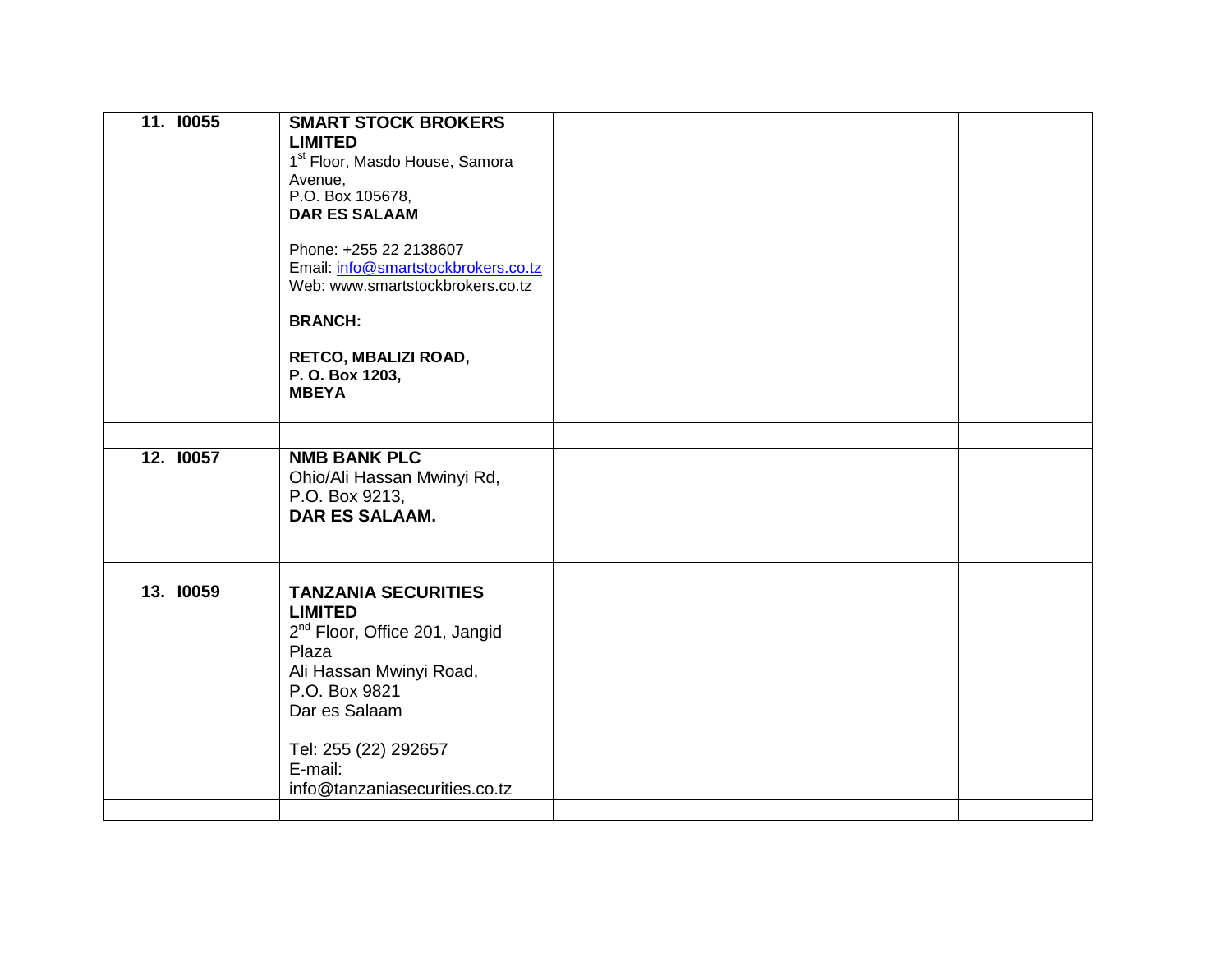| 14.  | 10060     | <b>VICTORY FINANCIAL</b><br><b>SERVICES LIMITED</b> |  |  |
|------|-----------|-----------------------------------------------------|--|--|
|      |           | P.O. Box 8706,                                      |  |  |
|      |           | DAR ES SALAAM.                                      |  |  |
|      |           |                                                     |  |  |
|      |           | Tel: +255 22 2112691                                |  |  |
|      |           | Email: info@vfsl.co.tz                              |  |  |
|      |           | Website: www.vfsl.co.tz                             |  |  |
|      | 15. 10065 | <b>ABSA BANK (T) LTD</b>                            |  |  |
|      |           | Absa House, Ohio Street,                            |  |  |
|      |           | P.O. Box 5137,                                      |  |  |
|      |           | <b>DAR ES SALAAM.</b>                               |  |  |
|      |           | Tel: +255 746 882 400                               |  |  |
|      |           |                                                     |  |  |
|      |           | <b>WEBSITE: www.absa.co.tz</b>                      |  |  |
| 16.1 | 10067     | <b>VERTEX</b><br><b>INTERNATIONAL</b>               |  |  |
|      |           | <b>SECURITIES LTD.</b>                              |  |  |
|      |           | P. O. Box 13412                                     |  |  |
|      |           | Dar es Salaam                                       |  |  |
|      |           | Tel. 255 - 22 – 2110387/ 2116392                    |  |  |
|      |           | Fax: 255 - 22 - 2110387                             |  |  |
|      |           | Email: vertex@vertex.co.tz                          |  |  |
|      |           |                                                     |  |  |
|      |           |                                                     |  |  |
| 17.  | 10068     | <b>CRDB BANK PLC</b>                                |  |  |
|      |           | Azikiwe Street,                                     |  |  |
|      |           | P.O. Box 268,                                       |  |  |
|      |           | Dar es Salaam.                                      |  |  |
|      |           |                                                     |  |  |
|      |           |                                                     |  |  |
|      |           |                                                     |  |  |
|      |           |                                                     |  |  |
|      |           |                                                     |  |  |